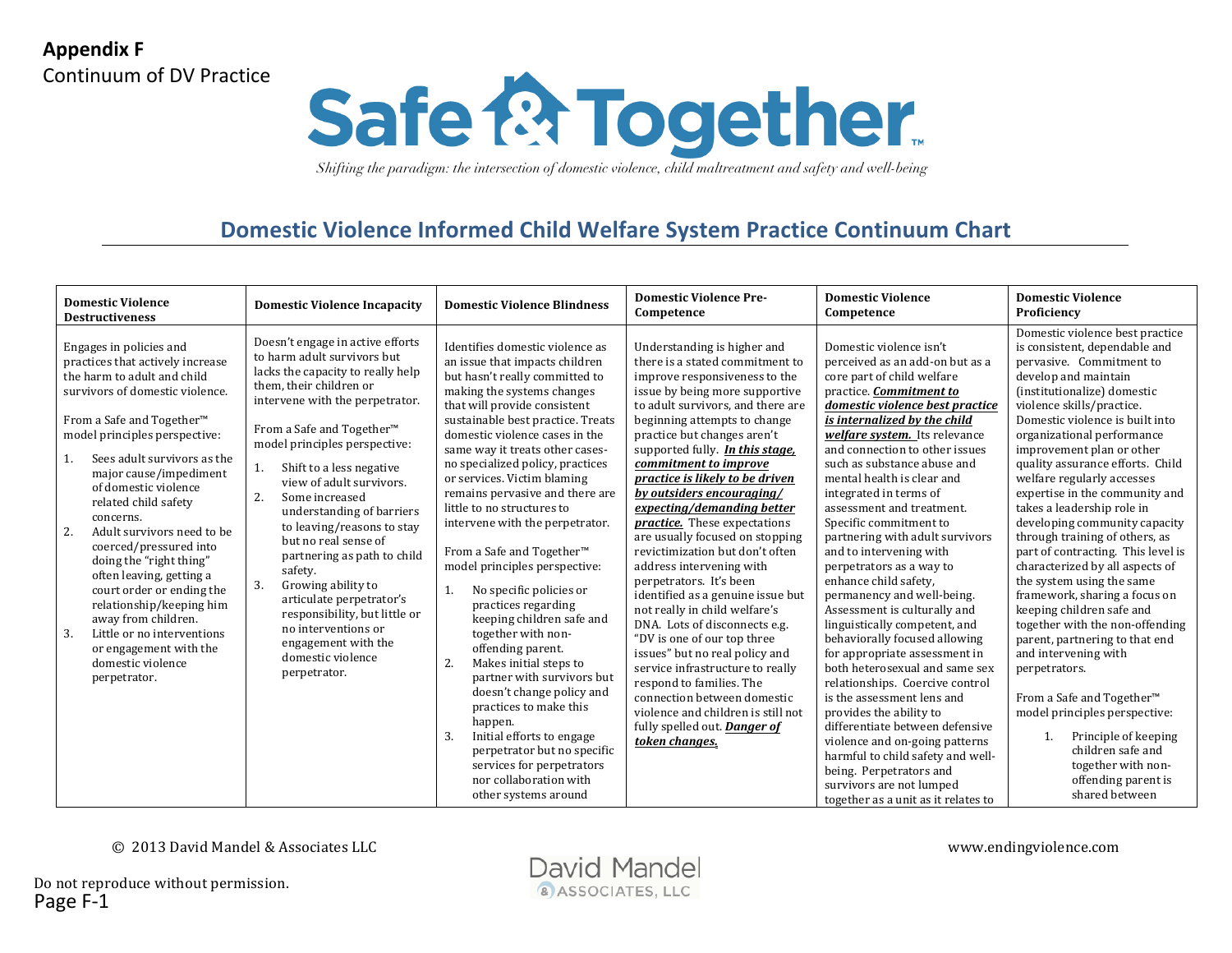

## **Domestic Violence Informed Child Welfare System Practice Continuum Chart**

|  | batterer intervention, | From a Safe and Together <sup>™</sup><br>model principles perspective:<br>Practice focuses on<br>1.<br>keeping children safe<br>and together with<br>"good" victims.<br>2.<br>Partnerships with<br>adult survivors use a<br>limited range of<br>options. Plans still | domestic violence dynamics.<br>There is a well thought out,<br>strong relationship with<br>domestic violence services for<br>adult survivor; programming for<br>children exposed to batterer<br>behavior supports the<br>relationship between the<br>survivor and the child and<br>considers the relationship<br>between the child and the<br>perpetrator. Improved practice                                                                                                                                                                                                                                    | community partners<br>and backed up with<br>training, policy and<br>services.<br>2.<br>Partnership with<br>adult survivors is<br>established principle<br>in policy and is<br>infused through<br>partner agencies and<br>courts.<br>3.<br>Intervention with |
|--|------------------------|----------------------------------------------------------------------------------------------------------------------------------------------------------------------------------------------------------------------------------------------------------------------|-----------------------------------------------------------------------------------------------------------------------------------------------------------------------------------------------------------------------------------------------------------------------------------------------------------------------------------------------------------------------------------------------------------------------------------------------------------------------------------------------------------------------------------------------------------------------------------------------------------------|-------------------------------------------------------------------------------------------------------------------------------------------------------------------------------------------------------------------------------------------------------------|
|  |                        | primarily focus on<br>leaving, getting<br>orders and calling<br>police.<br>More interventions<br>3.<br>with perpetrators but<br>nothing consistent<br>and often limited to<br>referral to batter<br>intervention services.                                           | is more prevalent but isn't<br>consistent. Some areas of agency<br>are better at DV practice than<br>others.<br>From a Safe and Together <sup>™</sup><br>model principles perspective:<br>1. Specifically articulates as<br>policy that the goal is to,<br>whenever possible, keep<br>children safe and together<br>with the non-offending<br>parent.<br>2. Specifically develops policies<br>and practices that support<br>partnership with survivors.<br>3. Specifically articulates policy<br>that outlines the importance<br>of intervening with<br>perpetrators as part of child<br>safety and well being. | perpetrators is broad<br>and multi-faceted.                                                                                                                                                                                                                 |

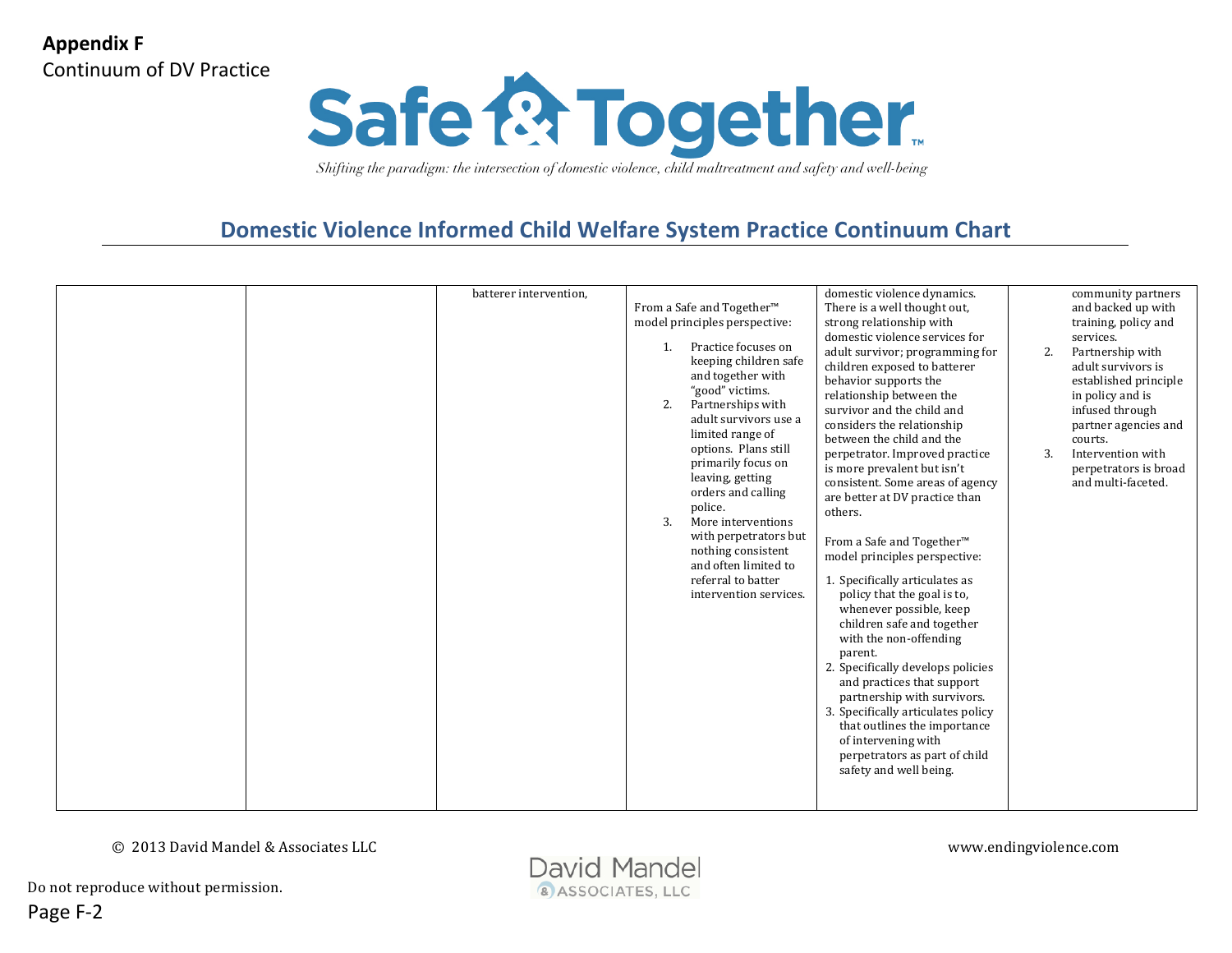

### **Domestic Violence Informed Child Welfare System Practice Continuum Chart**

| <b>Destructiveness</b>                                                                                                                                                                                                                                                                                                                                                                                                                                                                                                                                                                                                                                                                                                                                                                                                                                                                                                                                                                                                                                                                                                                                                                                                                                                                                                                                                                                                                                                                                                                                                                                                                                                                                                                                                                                                                                                                                                                         | <b>Domestic Violence Incapacity</b>                                                                                                                                                                                                                                                                                                                                                                                                                                                                                                                                                                                                                                                                                                                                                                                                                             | <b>Domestic Violence Pre-</b>                                                                                                                                                                                                                                                                                                                                                                                                                                                                                                                                                                                                                                                                                                                                                                                                                                                                                            | <b>Domestic Violence</b>                                                                                                                                                                                                                                                                                                                                                                                                                                                                                                                                                                                                                                                                                                                                                                                                                                                                                                                           | <b>Domestic Violence</b>                                                                                                                                                                                                                                                                                                                                                                                                                                                                                                                                                                                                                                                                                                                                                                                                                                                              |  |
|------------------------------------------------------------------------------------------------------------------------------------------------------------------------------------------------------------------------------------------------------------------------------------------------------------------------------------------------------------------------------------------------------------------------------------------------------------------------------------------------------------------------------------------------------------------------------------------------------------------------------------------------------------------------------------------------------------------------------------------------------------------------------------------------------------------------------------------------------------------------------------------------------------------------------------------------------------------------------------------------------------------------------------------------------------------------------------------------------------------------------------------------------------------------------------------------------------------------------------------------------------------------------------------------------------------------------------------------------------------------------------------------------------------------------------------------------------------------------------------------------------------------------------------------------------------------------------------------------------------------------------------------------------------------------------------------------------------------------------------------------------------------------------------------------------------------------------------------------------------------------------------------------------------------------------------------|-----------------------------------------------------------------------------------------------------------------------------------------------------------------------------------------------------------------------------------------------------------------------------------------------------------------------------------------------------------------------------------------------------------------------------------------------------------------------------------------------------------------------------------------------------------------------------------------------------------------------------------------------------------------------------------------------------------------------------------------------------------------------------------------------------------------------------------------------------------------|--------------------------------------------------------------------------------------------------------------------------------------------------------------------------------------------------------------------------------------------------------------------------------------------------------------------------------------------------------------------------------------------------------------------------------------------------------------------------------------------------------------------------------------------------------------------------------------------------------------------------------------------------------------------------------------------------------------------------------------------------------------------------------------------------------------------------------------------------------------------------------------------------------------------------|----------------------------------------------------------------------------------------------------------------------------------------------------------------------------------------------------------------------------------------------------------------------------------------------------------------------------------------------------------------------------------------------------------------------------------------------------------------------------------------------------------------------------------------------------------------------------------------------------------------------------------------------------------------------------------------------------------------------------------------------------------------------------------------------------------------------------------------------------------------------------------------------------------------------------------------------------|---------------------------------------------------------------------------------------------------------------------------------------------------------------------------------------------------------------------------------------------------------------------------------------------------------------------------------------------------------------------------------------------------------------------------------------------------------------------------------------------------------------------------------------------------------------------------------------------------------------------------------------------------------------------------------------------------------------------------------------------------------------------------------------------------------------------------------------------------------------------------------------|--|
|                                                                                                                                                                                                                                                                                                                                                                                                                                                                                                                                                                                                                                                                                                                                                                                                                                                                                                                                                                                                                                                                                                                                                                                                                                                                                                                                                                                                                                                                                                                                                                                                                                                                                                                                                                                                                                                                                                                                                | <b>Domestic Violence Blindness</b>                                                                                                                                                                                                                                                                                                                                                                                                                                                                                                                                                                                                                                                                                                                                                                                                                              | Competence                                                                                                                                                                                                                                                                                                                                                                                                                                                                                                                                                                                                                                                                                                                                                                                                                                                                                                               | Competence                                                                                                                                                                                                                                                                                                                                                                                                                                                                                                                                                                                                                                                                                                                                                                                                                                                                                                                                         | Proficiency                                                                                                                                                                                                                                                                                                                                                                                                                                                                                                                                                                                                                                                                                                                                                                                                                                                                           |  |
| Actively blames survivors<br>Has some understanding of<br>for the domestic violence<br>why adult survivors stay<br>e.g. what's wrong with her?<br>and barriers facing<br>She picks him over her<br>survivors to leave/their<br>children; If she continues<br>safety (empathy) but no<br>to be victimized it's her<br>real different practice.<br>fault.<br>$\bullet$<br>Adult survivor still blamed<br>Uses a failure to protect<br>for "letting him back in"<br>$\bullet$<br>and for the violence when<br>paradigm to approach<br>she has been in multiple<br>cases e.g. domestic<br>violence survivors listed as<br>abusive relationships<br>$\bullet$<br>Survivors are divided into<br>alleged perpetrator of CAN<br>solely for being the victim.<br>"good" victims and "bad"<br>The victim is seen as<br>victims. Women with<br>having absolute power to<br>multiple traumas, few<br>stop the violence by<br>resources, and victims of<br>making different, better<br>racism can easily be seen<br>choices.<br>as "bad" victims. Punitive<br>Poor women and women<br>aspects of system fall more<br>heavily on "bad" victims.<br>of color are primary<br>targets. Violence in same<br>Primary issue to resolve is<br>$\bullet$<br>sex couples is invisible.<br>seen as the domestic<br>Has policies and practices<br>violence survivor's<br>that increase danger to<br>pathologies, e.g. poor<br>adult and child survivors<br>relationship choices, lack<br>e.g. dictates steps for the<br>of insight into domestic<br>survivor that could<br>violence's impact on<br>children. (Paternalistic)<br>increase danger.<br>Primarily works with adult<br>Actively and consistently<br>$\bullet$<br>$\bullet$<br>ignores role and presence<br>survivor but has some<br>of the domestic violence<br>understanding of the<br>perpetrator's role while<br>perpetrator, placing entire<br>burden to address issue on<br>still not working with him. | Still conceptualized as a<br>relationship based issue<br>not as a perpetrator<br>pattern issue.<br>Sees referrals to domestic<br>violence services as the<br>answer without having to<br>improve coordination with<br>domestic violence service<br>providers-just another<br>checkbox.<br>Sends perpetrators to<br>anger management; no<br>specialized assessment or<br>services.<br>Courts use standard<br>psychological evaluations<br>for domestic violence cases<br>even though not<br>necessarily measuring<br>correct things.<br>Very little or no<br>coordination with criminal<br>court.<br>Training on DV focused on<br>DV 101 with little or no<br>application to child welfare<br>practice; mostly focused on<br>barriers faced by adult<br>survivor; doesn't really<br>address child welfare role.<br>Continues to see DV as<br>incident based with | More identification of<br>domestic violence as issue;<br>usually identified through<br>arrest or referral<br>specifically for domestic<br>violence. Rarely identified<br>in case that come in for<br>other reasons.<br>Cases that do come in for<br>domestic violence<br>frequently become focused<br>on adult survivor's issues<br>e.g. trauma and substance<br>abuse.<br>Domestic violence still<br>$\bullet$<br>seen as relationship based<br>issue.<br>Domestic violence is<br>$\bullet$<br>generally only identified in<br>cases that come as<br>domestic violence/physical<br>violence incidence.<br>Increased training efforts<br>still focused primarily on<br>perpetrator's tactics,<br>impact on adult and child<br>survivor, barriers faced by<br>survivors, and services<br>available for survivors;<br>little or no training on<br>skills associated with child<br>welfare role.<br>Participation in cross- | Brings the perpetrator<br>$\bullet$<br>more in focus: shift from a<br>relationship based focus to<br>perpetrator pattern based<br>focus.<br>$\bullet$<br>Sees broader impact of<br>perpetrator in the lives of<br>children.<br>Can see full range of<br>$\bullet$<br>survivors' strengths.<br>$\bullet$<br>Skills based training for<br>workers regarding<br>interviewing.<br>documentation, and case<br>planning.<br>$\bullet$<br>Universal domestic<br>violence assessment using<br>coercive control and<br>actions taken to harm<br>children used in all cases<br>regardless of reason for<br>referral.<br>Service delivery models for<br>$\bullet$<br>perpetrators, survivors and<br>children specific to<br>domestic violence.<br>$\bullet$<br>Safety is managed with<br>separate plans, separate<br>meetings and separate<br>court hearings.<br>$\bullet$<br>Protocols, policies and<br>practice are developed to<br>address safety concerns | Child welfare system takes<br>a leadership role in the<br>community around issues<br>of domestic violence and<br>children.<br>Supports training for<br>related professionals e.g.<br>evaluators, court<br>personnel, to better handle<br>domestic violence<br>Expects all service<br>providers to demonstrate<br>domestic violence<br>competence as it relates to<br>their agency and services.<br>Supports high quality<br>integration of services<br>particularly domestic<br>violence, mental health.<br>and substance abuse.<br>Develops culturally and<br>linguistically competent,<br>domestic violence services.<br>Batterer intervention<br>program specifically<br>addresses children and<br>provides quality feedback<br>to child welfare.<br>Domestic violence<br>dynamics and practices<br>are integrated into all new<br>initiatives/services.<br>Commits to maintaining |  |

© 2013 David Mandel & Associates LLC <br>
David Mandel

& ASSOCIATES, LLC

Do not reproduce without permission.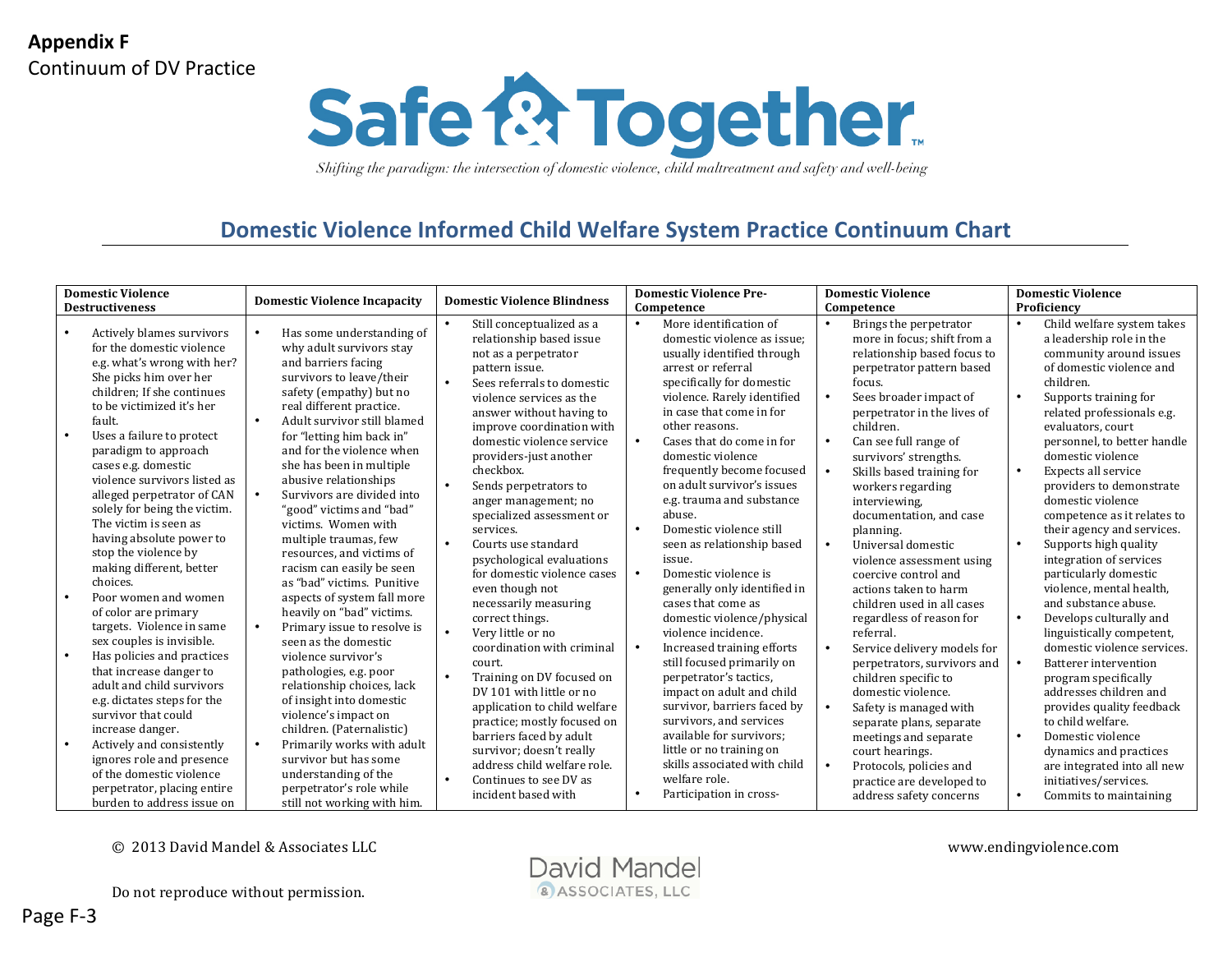

### **Domestic Violence Informed Child Welfare System Practice Continuum Chart**

|           | the adult survivor.          | $\bullet$ | No real connections made      |           | physical violence as the      |           | systems meetings and         |           | related to child welfare   |
|-----------|------------------------------|-----------|-------------------------------|-----------|-------------------------------|-----------|------------------------------|-----------|----------------------------|
| $\bullet$ | Blames child survivors for   |           | between substance abuse.      |           | only factor for children      |           | collaborations.              |           | involvement with the       |
|           | issues created by domestic   |           | mental health issues and      |           | (and only if the couple is    | $\bullet$ | Better understanding of      |           | family.                    |
|           | violence perpetrator, e.g.   |           | domestic violence.            |           | together, and the kids were   |           | value of victim services.    | $\bullet$ | Coordination with criminal |
|           | behavioral issues.           | $\bullet$ | Domestic violence only        |           | present for the violence).    | $\bullet$ | Understanding that           |           | court (prosecutor,         |
|           | truancy/delinquency.         |           | identified as issue related   | $\bullet$ | Fails to articulate impact of |           | batterer intervention is the |           | probation) regarding       |
|           | Children are                 |           | to incidents of violence,     |           | DV on children beyond fear    |           | appropriate treatment        |           | perpetrators as parents.   |
|           | revictimized/penalized/pu    |           | usually brought to the        |           | of physical harm and          |           | intervention for             | $\bullet$ | Supports survivor in civil |
|           | nished for behaviors         |           | attention of the child        |           | physical harm.                |           | perpetrators without         |           | proceedings that may       |
|           | created by trauma by the     |           | welfare system by law         | $\bullet$ | Has no or few specific        |           | necessarily                  |           | impact child safety and    |
|           | perpetrator.                 |           | enforcement/criminal          |           | policies regarding            |           | supporting/funding/contr     |           | well-being.                |
| $\bullet$ | Punitively and/or            |           | court involvement.            |           | domestic violence.            |           | acting for those services.   | $\bullet$ | Can have difficult.        |
|           | unnecessarily removes        | $\bullet$ | Children may be identified    | $\bullet$ | No real recognition of how    | $\bullet$ | Seen primarily as men        |           | compassionate, non-        |
|           | children from domestic       |           | as having been exposed to     |           | domestic violence             |           | assaulting women in          |           | blaming conversations      |
|           | violence survivors.          |           | specific acts of violence but |           | survivor's strengths may      |           | heterosexual relationships   |           | with adult survivor        |
| $\bullet$ | No connections made          |           | no greater understanding      |           | show up differently than      |           | but women's use of           |           | regarding child safety.    |
|           | between substance abuse      |           | of connection between         |           | other strengths related to    |           | violence is quickly put on   | $\bullet$ | Removes children only in   |
|           | mental health issues, and    |           | perpetrator's behavior and    |           | other issues.                 |           | par with male violence       |           | circumstances where 1)     |
|           | trauma caused by             |           | children's symptoms,          | $\bullet$ | No real integration of        |           | regardless of context.       |           | after every reasonable     |
|           | perpetrators. Nor is         |           | needs, and experience.        |           | domestic violence into        | $\bullet$ | No response to domestic      |           | effort has been made to    |
|           | perpetrator's interference   |           |                               |           | other issues/initiatives.     |           | violence in same sex         |           | partner with the survivor  |
|           | with family receiving        |           |                               | $\bullet$ | No specialized policies or    |           | relationship, no integration |           | and 2) every reasonable    |
|           | services identified and      |           |                               |           | services.                     |           | with issues related to race  |           | effort has been made to    |
|           | addressed.                   |           |                               | $\bullet$ | Little to no understanding    |           | and class, nothing related   |           | intervene with the         |
| $\bullet$ | Perpetrators are             |           |                               |           | of gender issues.             |           | to foster care, courts, etc. |           | perpetrator and 3) when    |
|           | essentially invisible to the |           |                               | $\bullet$ | No specific programming       | $\bullet$ | No specific policy, protocol |           | the perpetrator continues  |
|           | system and are in essence,   |           |                               |           | and training related to DV    |           | or practice to handle        |           | to have access to children |
|           | empowered by the focus       |           |                               |           | and culture or DV and         |           | information from survivor    |           | and presents an imminent   |
|           | on the survivor.             |           |                               |           | same sex relationships.       |           | and children that may        |           | safety threat to the       |
| $\bullet$ | Perpetrators, who present    |           |                               |           |                               |           | increase danger if released  |           | children.                  |
|           | well and/or who haven't      |           |                               |           |                               |           | unnecessarily to             |           |                            |
|           | done anything to physical    |           |                               |           |                               |           | perpetrator.                 |           |                            |
|           | harm the children are        |           |                               |           |                               |           |                              |           |                            |
|           | given access and even        |           |                               |           |                               |           |                              |           |                            |
|           | custody of children (even    |           |                               |           |                               |           |                              |           |                            |

© 2013 David Mandel & Associates LLC www.endingviolence.com

Do not reproduce without permission.

and strengthening relationships between child welfare and domestic violence services (perpetrator, victim, and

Regular coordination with criminal courts to intervene with perpetrators as parents. Addresses domestic violence in same sex relationship and also in teen dating relationship.

children)

Page F-4